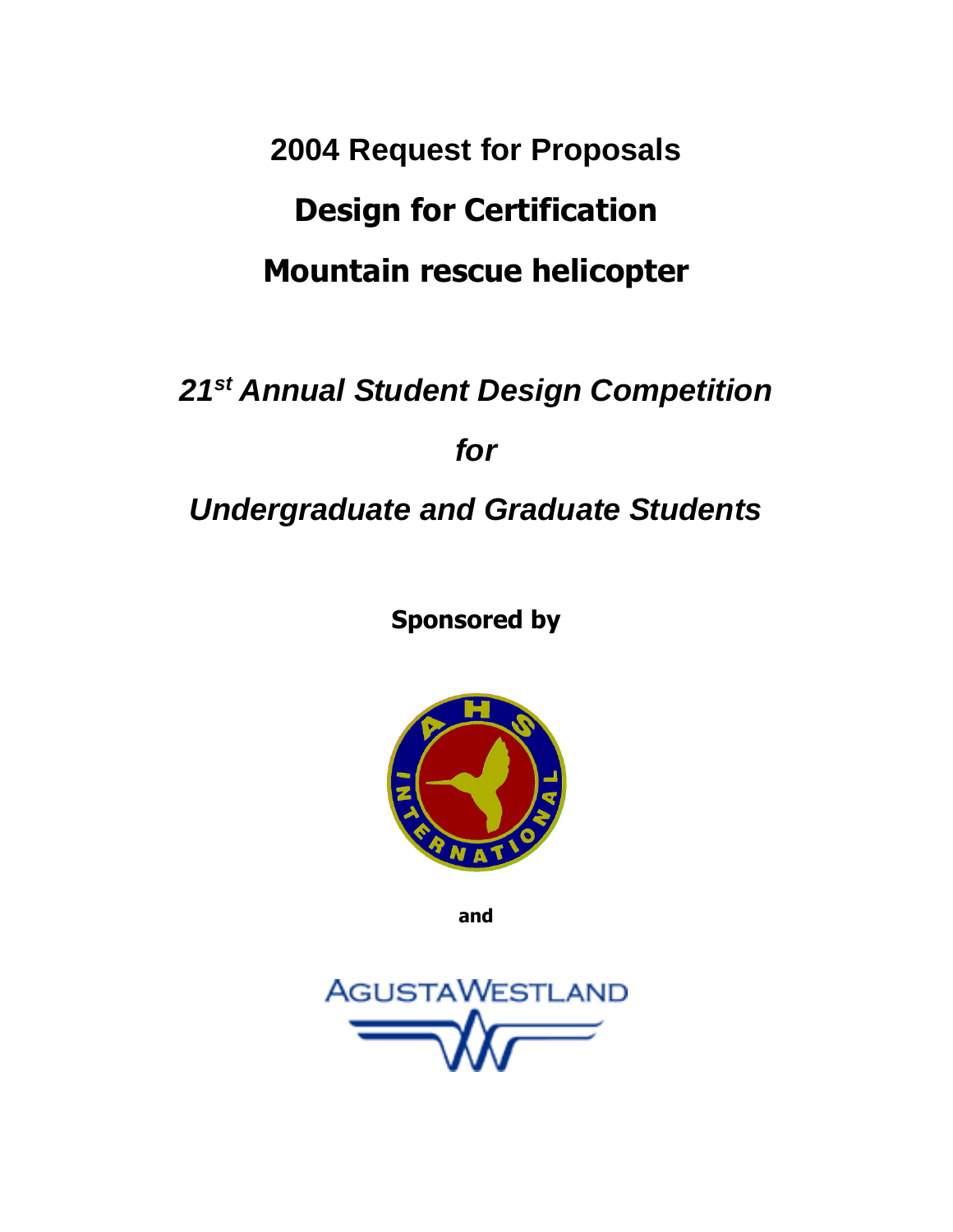# **Table of Contents**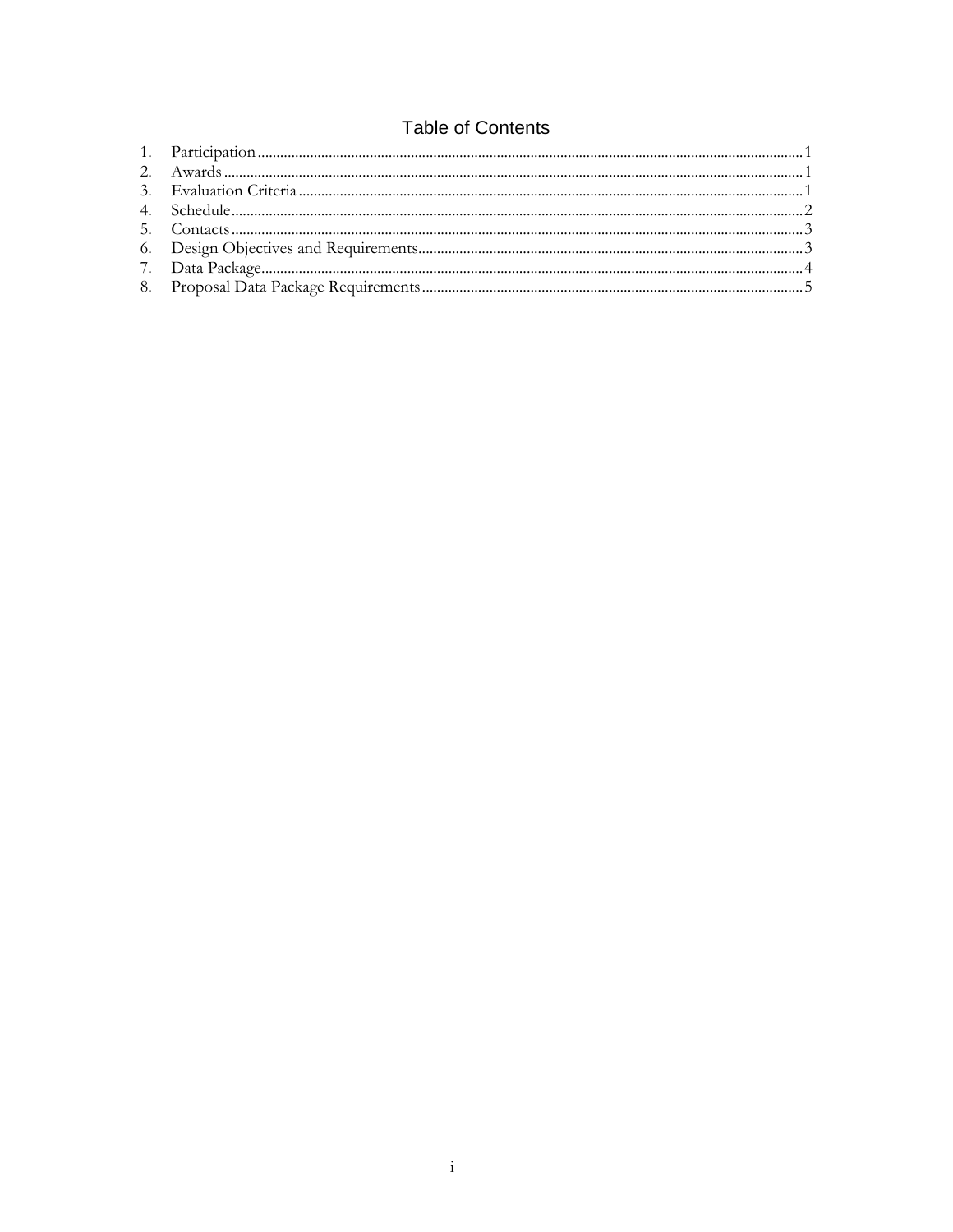## **1. Participation**

1.1 All graduate and undergraduate students may participate in this competition. Part time students may participate at the appropriate graduate or undergraduate level.

1.2 Schools are encouraged to form project teams, although individual entrants may participate. The highest education level on the team will determine the classification of the design team. There is no limit on the number of students on a team. Air vehicle designs must be the work of the students. Guidance may be provided by faculty advisors and should be acknowledged.

1.3 Air vehicle design projects used as part of organized curriculum requirements or class work are eligible and encouraged to enter this competition.

1.4 The AHS must be notified of the intent to submit a proposal in accordance with the schedule in section 4. Each individual or team may submit only one proposal, however, any number of proposals may be submitted from any school. If any student or team wishes to withdraw from the competition, they must notify the AHS National Headquarters immediately in writing.

## **2. Awards**

Graduate Category:

- $\blacksquare$  1<sup>st</sup> place \$1000
- $\blacksquare$  2<sup>nd</sup> place \$500

Undergraduate Category:

- $\blacksquare$  1<sup>st</sup> place \$1000
- $\blacksquare$  2<sup>nd</sup> place \$500

In addition, the best new entrant  $(1<sup>st</sup> or 2<sup>nd</sup> year of participation)$  in each category will also be awarded \$500.

Certificates will be presented to the winners and to their faculty advisors for display at the school. In the case of teams, each member will receive a certificate. The 1st place winner, or a representative if a team, in each category will be expected to present a technical summary of their design at the 2005 AHS Annual Forum. The 1st place winners will receive complimentary registration to the 2005 AHS Annual Forum and Agusta Westland will provide \$1000 to help defray the cost of attendance.

## **3. Evaluation Criteria**

The proposal will be judged in 4 categories with the following weighting factors:

A. Technical Content (40 points)

- Design meets RFP requirements
- Assumptions are clearly stated and logical
- All major technical issues are considered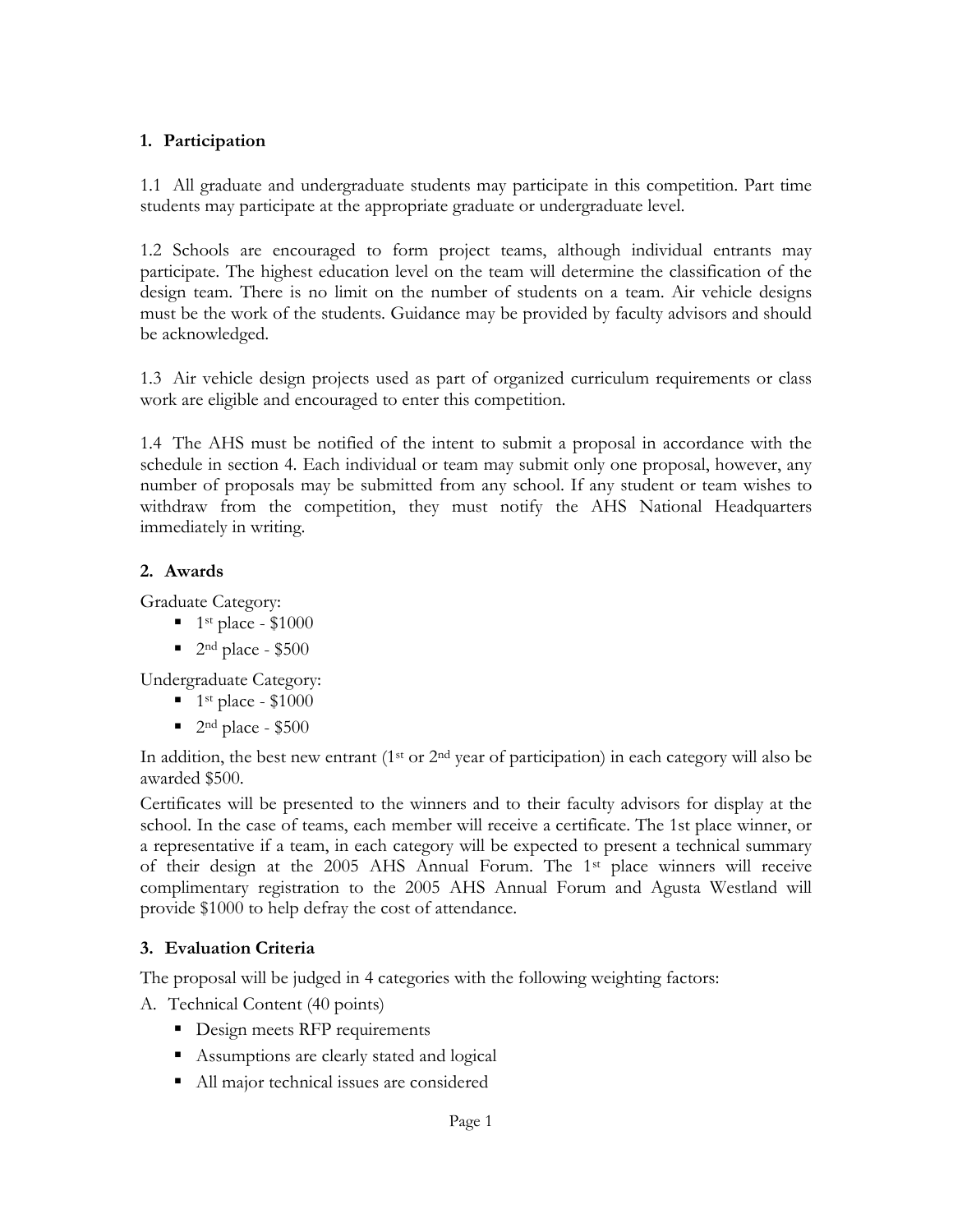- Appropriate trade studies are performed to direct/support the design process
- Well balanced and appropriate substantiation of complete aircraft and subsystems with an emphasis on the systems to be upgraded
- Technical drawings are clear, descriptive, and represent a realistic design
- B. Application & Feasibility (25 points)
	- Proposal exhibits an understanding of the mission requirements and the material and operational means to accomplish them.
	- Technology levels used are justified and substantiated
	- Affordability considerations influenced the design process
	- Reliability and maintainability features influenced the design process
	- Manufacturing methods and materials are considered in the design process
	- Regulatory requirements are understood and considered in the design process.
- C. Originality (20 points)
	- Aircraft concept is innovative and shows the use of imagination in treatment of problems
	- Unique vehicle attributes and subsystem integration show innovative thinking
	- Aesthetically pleasing lines and features
- D. Organization & Presentation (15 points)
	- Meets all format and content requirements
	- Self-contained Executive Summary contains all pertinent information
	- Introduction clearly describes the major features of the proposed helicopter.
	- Proposal is well organized so that all information is readily accessible and in a logical sequence
	- Clear and uncluttered graphs and drawings

## **4. Schedule**

| Submit Letter of Intent to Propose (Outline of maximum 20 pages) April 23, 2004 |  |
|---------------------------------------------------------------------------------|--|
|                                                                                 |  |
|                                                                                 |  |
|                                                                                 |  |
|                                                                                 |  |

All questions by teams put forward to the AHS before submittal of the Proposal Outline will be distributed with answers to all participating teams. Any Questions or Requests for Clarifications from the judges after review of a team's Proposal Outlines will not be provided to other teams.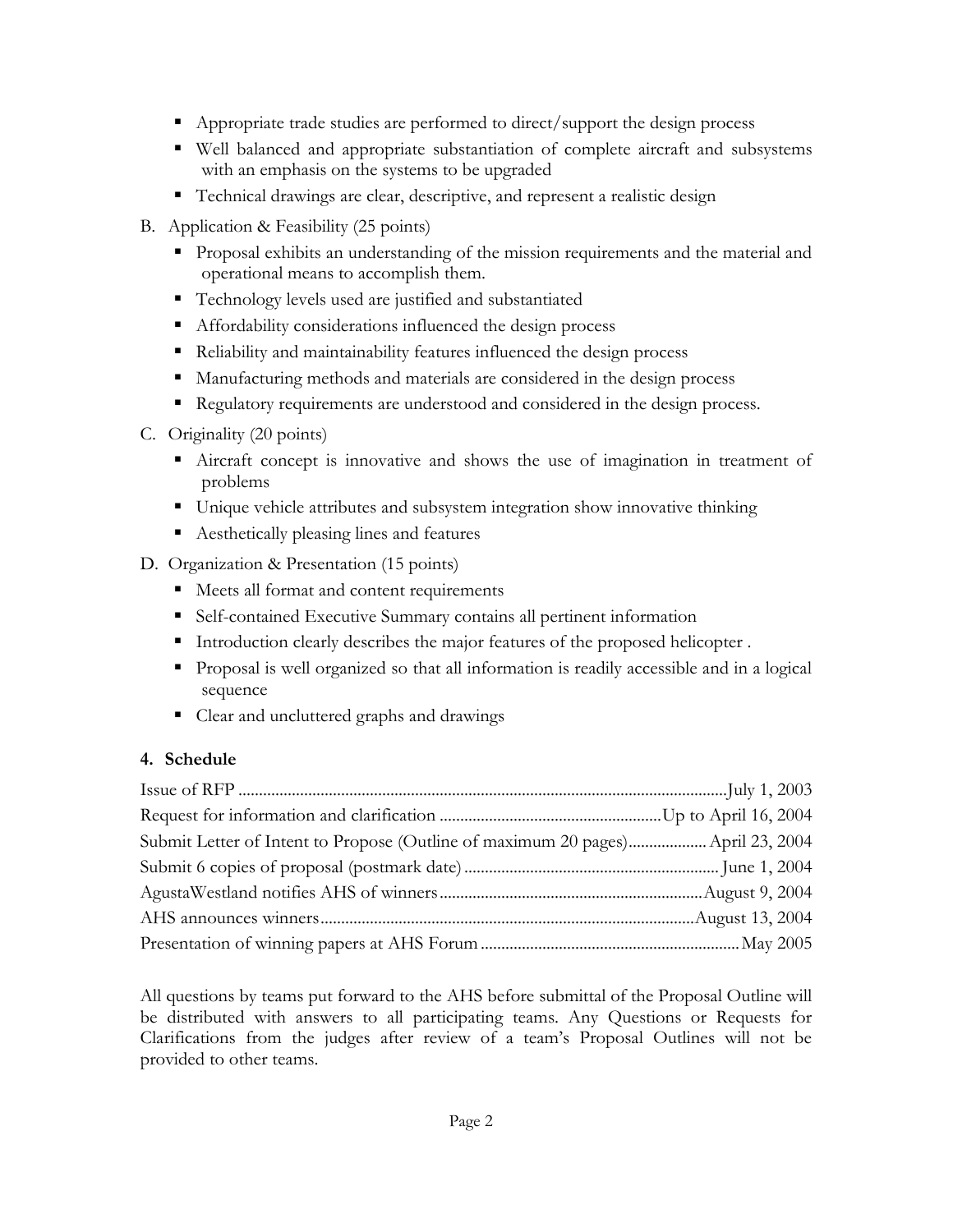#### **5. Contacts**

The point of contact for the sponsor of the competition and **any technical questions about the design**: Mr. Luigi U. Ricci Moretti, Chief Engineer

Agusta Aerospace Corp. Telephone number: (215) 281-1424 Fax number: (215) 281-0447 Email: l.moretti@us.agusta.com All correspondence and competition submissions will be mailed to the following address: Kim Smith, Deputy Director AHS 217 N. Washington St Alexandria, VA, 22314 Telephone number: (703) 684-6777 Fax number: (703) 739-9279 Email: kim@vtol.org

## **6. Design Objectives and Requirements**

The increase of human activity in mountain environment in recent years has been accompanied by a more than proportional increase of the requests for airborne supported rescue services.

The helicopters that currently support these endeavors are developments of existing designs or adaptations of models that are characterized by good high-altitude performance.

However none of them has been conceived from the start as a platform specifically designed for mountain rescue operations using a hoist.

The objective of this RFP is the design of a helicopter specifically conceived for high altitude rescue operations.

The requirements are as follows:

- Designed to meet CFR Title 14, Part 27 or Part 29, as applicable according to MTOW or JAR Part 27 or 29. No other certification basis will be accepted.
- Certifiable for Single Pilot day/night IFR operations. Flight in known icing conditions is not required, but will be considered.
- Meets Part 27, Appendix C system and engine requirements for Category A, if designed under Part 27. Capable of OEI HOGE at MGW up to 12000 feet Hd, standard ISA.
- HOGE with all engines operative at MGW up to 15000 feet Hd, standard ISA.
- Cruise speed of at least 145 Knots.
- Anti-torque control system capable of maintaining heading in hover with wind from any azimuth up to at least 40 Knots at 15000 feet.
- Capable of performing a mission consisting of take off from 6000 feet Hd, 1 hour outbound leg with 4 crew at 140 Knots, 20 minutes on station hoist operation with recovery of 2 patients at 12000 feet Hd, 1 hour return leg at 140 Knots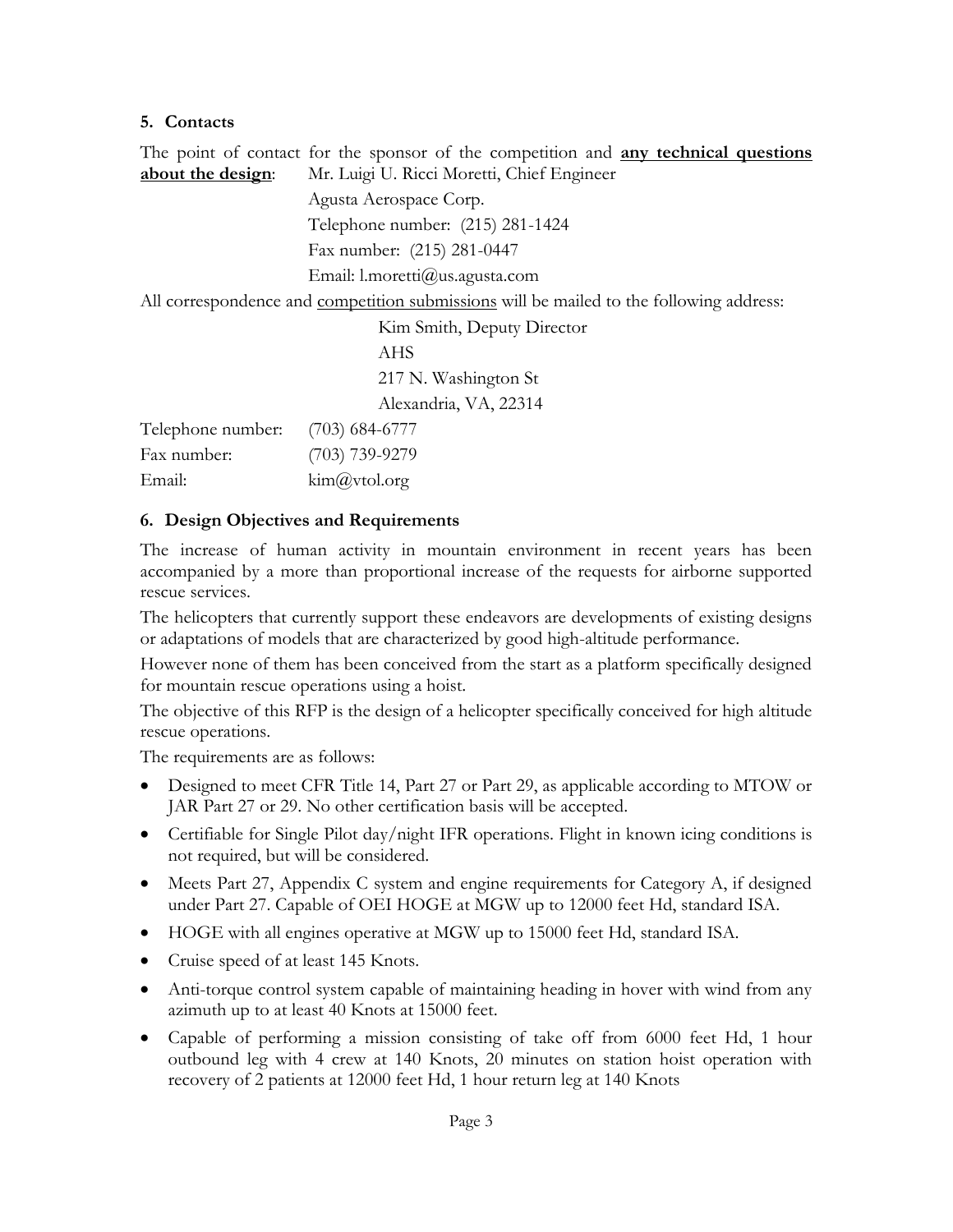- Provided with accommodations for two pilots, at least two paramedics and two 6-feet patients to be in a supine position on litters or cots. CG envelop to allow for all flyable combinations of crew, passengers and fuel.
- Capable of operation on snow.
- Provisions for in flight recovery and stowage of loaded basket litter after the first patient has been already recovered and secured to its supine accommodation.
- Equipped with weather radar, EGPWS, TCAS or TCAD/TAS, GPS, navigational displays and control panels for these units, 600-pound internal or external hoist, 15 million candlepower controllable searchlight and FLIR/EO stabilized camera system, to be displayed on instrument panel on a 12-inch diagonal screen or similarly sized multifunction display. Navigation / communication equipment and navigation /engine /systems instruments required for certification must be accounted for.
- Electrical system equipped with two engine-driven 200A, 28VDC starter generators and 28V storage battery of capacity sufficient to start engines. A separate 110 VAC electrical system of the necessary capacity can be additionally specified if required to power specific equipment (e.g. hoist).
- Designed using currently certified engines or models currently under development.
- Designed using state-of-the-art technology. No concession will be made for design features based on future technology that is not fully documented. (No unobtainium allowed in the design!).
- Requires provisions for stowage and use of the medical equipment listed in Section 7.
- All auxiliary systems (hydraulics, electrical, engine controls, fuel, oil, avionics and stabilization) must be briefly but clearly described, in order to demonstrate understanding of the requirements and means to accomplish them. The equipment selected for these systems and accounted for in the weight and balance analysis must be shown in the inboard profile. Provisions are required for access to the units installed within the airframe for service and maintenance.
- Particular consideration will be given to the design with respect to compact configuration of airframe and rotors compatible with mission requirements, lowest MGW and installed power, lowest MGW/payload ratio and simplicity of design.

## **7. Data Package**

## **7.1 Powerplant**

Considering that the design of the airframe and lift system is already a daunting task within the limited time available to the team, the use of a currently certified engine or models currently under development is specified.

It is left to the team to define the number of engines and the drivetrain design accordingly.

## **7.2 Weights**

Pilot and passengers 95 kg (210 lb.) each (this includes weight of the equipment carried by the crewmembers on their person).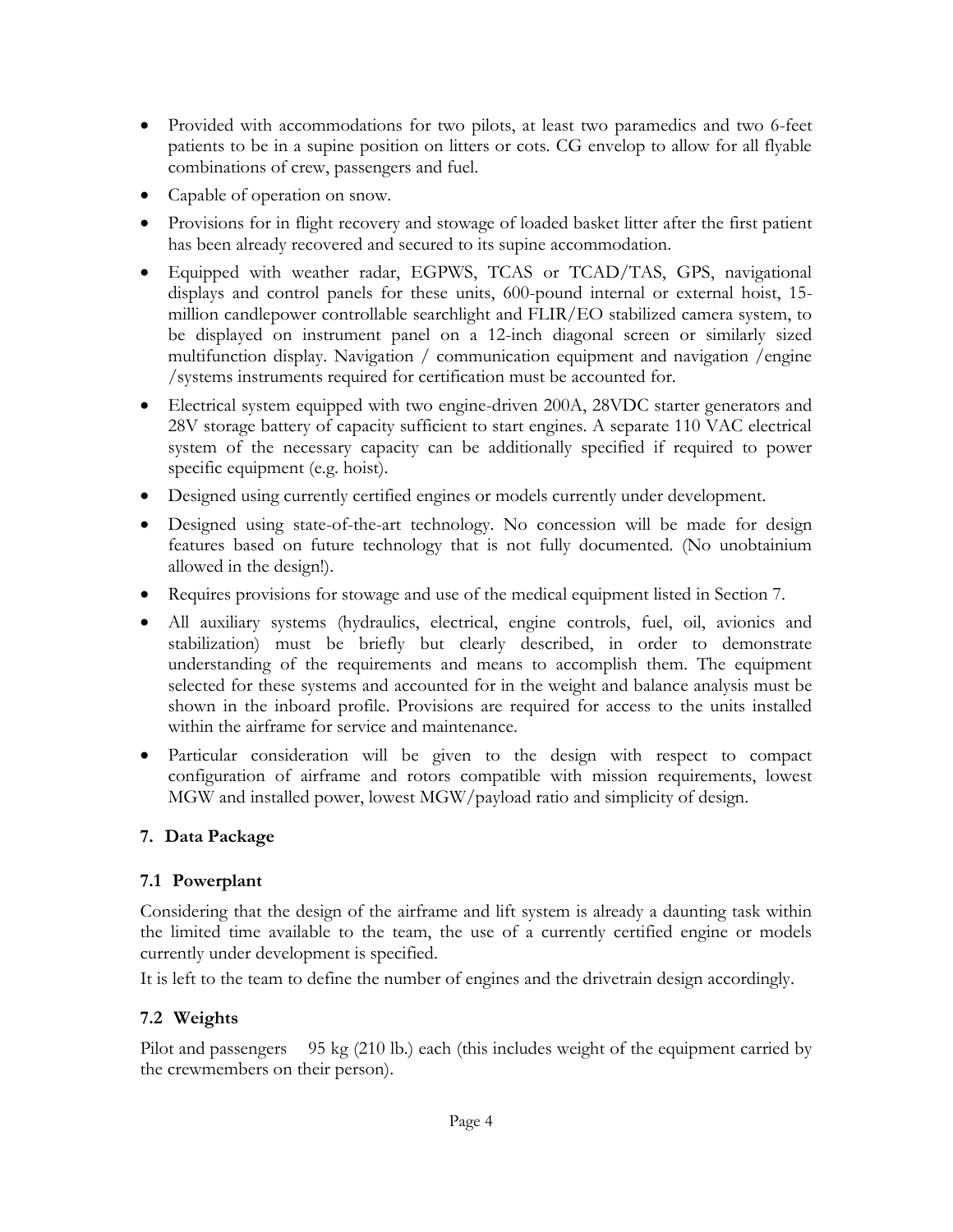Medical equipment:

- cardiac monitor (8 lb,  $7''H \times 9''W \times 5''D$ ) within 5 ft of patient's chest
- defribillator (12 lb,  $7"H \times 10"W \times 9"D$ )
- gaseous oxygen (2200 liters capacity)
- one spare E-size oxygen cylinder installed within reach of the medical crew
- two packs of Advanced Life Support equipment (25 lb, 20"H x 14"W x 7"D each)
- 8"H x 8"W x 12"D storage volume for miscellaneous equipment
- one basket litter

All medical equipment must be accessible in flight by the paramedics. The main oxygen cylinder can be located outside of the cabin.

A fuel specific density of 0.81 (Jet-A) is to be used.

## **8. Proposal Data Package Requirements**

At least one hardcopy of the proposal must be submitted to AHS. A copy in digital format readable with Microsoft Word 98 or Acrobat Reader is also required.

The proposal is not to exceed 100 typewritten  $8\frac{1}{2} \times 11$  or A4 pages, with a font of not less than 11 pt  $1\frac{1}{2}$  spaced, and will contain:

- A. The following 6 items which are not numbered and not included in the page limit
	- Cover page with the name of the school and the judging category
	- Page carrying the names and signatures of all members of the team
	- Table of Contents
	- List of Figures
	- **List of Tables**
	- List of Symbols and Abbreviations
- B. Executive Summary not to exceed 4 pages (including figures)
- C. Table of Physical Data listing
	- Major dimensions
	- Gross weight, empty weight, and useful load
	- Fuel capacity
	- Engine model and ratings
	- **Transmission ratings.**
- D. MIL-STD-1374 Weight Statement and Longitudinal CG envelop.
- E. Performance Charts
	- HOGE altitude vs. gross weight for both all-engine operative (AEO) and one-engine inoperative (OEI) conditions. Standard ISA conditions to be considered.
	- Payload vs. range at sea level.
	- Altitude vs. maximum continuous speed
- F. Drawings -